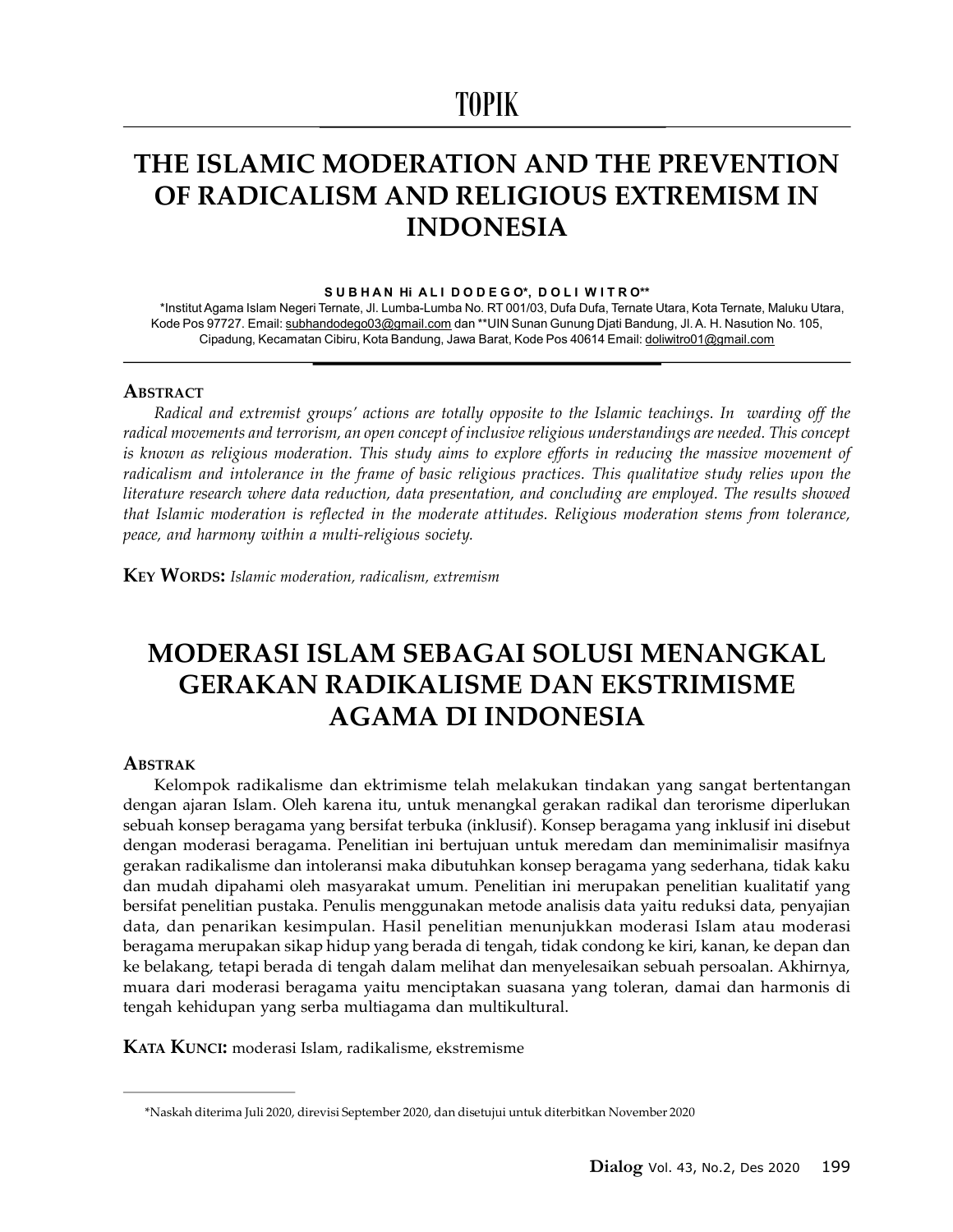### A. INTRODUCTION

At present, the Indonesian people are faced with a situation of increasing intolerance, radicalism, terrorism, and violent extremism. The phenomenon of intolerance occurs in various regions of Indonesia, along with an increase in identity politics. To begin with, young people are exposed to religious news that contains hatred and suspicion marked by the ease of opposing and denying the fulfillment of citizenship rights to groups that are disliked until finally committing radical actions (Mulia, 2018). There are some strong indications that radical religious understandings and actions leading to acts of terrorism have begun to target educated young groups in recent years. Including those who are students and even students. In connection with the increasing number of young groups involved in terrorism networks, it is increasingly apparent that universities and schools are increasingly vulnerable to such movements' influence. By spreading extreme religious understanding patterns, some students and students have been successfully influenced to the point of falling into acts of terrorism (Mubarak, 2014).

When viewed from social facts on the ground, acts of terrorism committed by extremist groups are numerous. For example, acts of terrorism that once shook Indonesia in particular and the world in general (Siradj, 2013; Yanti & Witro, 2019, 2020) are the bombing in Kuningan, JW Marriot, and the Bali bombing. Data prove that within the 2016 terrorist acts can be identified, namely the Thamrin bomb (January 14), the abolition of the Surabaya terror plan (June 8), the Surakarta Mapolresta bomb (July 5), the Batam terror action plan (August 5), the Medan Gerja terror act ( 28 August), Samarinda Church terror (13 November), threatening vital state objects (23 November), palace bomb plan (10 December), Solo terror act (15 December), planned blasting in Bali (18 December) (Susanto, 2018).

Furthermore, in a broader context, the factors influencing the rise of radicalism in Indonesia are influences the Islamic State of Iraq and Syria (ISIS) in the international realm. Then in the national sphere, the influence of the emergence of radical religious organizations includes Mujahidin Indonesia Timur (MIT), Majelis Mujahidin Indonesia (MMI), Negara Islam Indonesia (NII), dan Jamaah Islamiyah (JI). These organizations are suspected of being involved in movements that lead to acts of radicalism and terrorism (Alam, 2017).

The above phenomenon proves that radicalism and extremism groups have taken actions contrary to Islamic teachings. Islam is a religion that carries a moral message and promotes the value of peace and humanity. So that in the context of Indonesian terrorism and radical movements, it is very contrary to the values of Pancasila and the 1945 Constitution.

Radicalism can be said to be one of the attitudes that want total and revolutionary change by distorting existing values drastically through violence and extreme actions. Among the characteristics of radical and intolerant attitudes, namely, first, people who understand intolerance do not want to respect others' opinions and beliefs. Second, intolerant people tend to be fanatical, consider themselves right, and assume others are wrong. Third, intolerant people tend to think exclusively of differentiating themselves from Muslims in general. Fourth, people who have an intolerant understanding tend to think revolutionary, namely tend to use violent methods to achieve goals (Sa'adah, 2019).

Therefore, to ward off radical movements and terrorism, an open concept of religion (inclusive) is needed. The concept of inclusive religion is called Islamic moderation or also called religious moderation. That is why this religious moderation movement is worth campaigning to the broader community. This notion of religious moderation emerged as a concrete step to counteract the radicalism and intolerance movements (Wibowo, 2019). Therefore, to reduce and minimize the massive movements of radicalism and intolerance, a simple religious concept that is not rigid and easily understood by the general public is needed. That is the moderation of Islam, the religious concept adopted by someone who is not biased, is in the middle to reconcile the flow of radicalism and secularism.

### B. RESEARCH METHODS

This study used a qualitative approach, in which the data obtained were not written in numbers, but in a qualitative form, its nature provides analysis and presentation of the object understudy in the form of narration (Margono, 2007; Sugiono, 2009). This research is library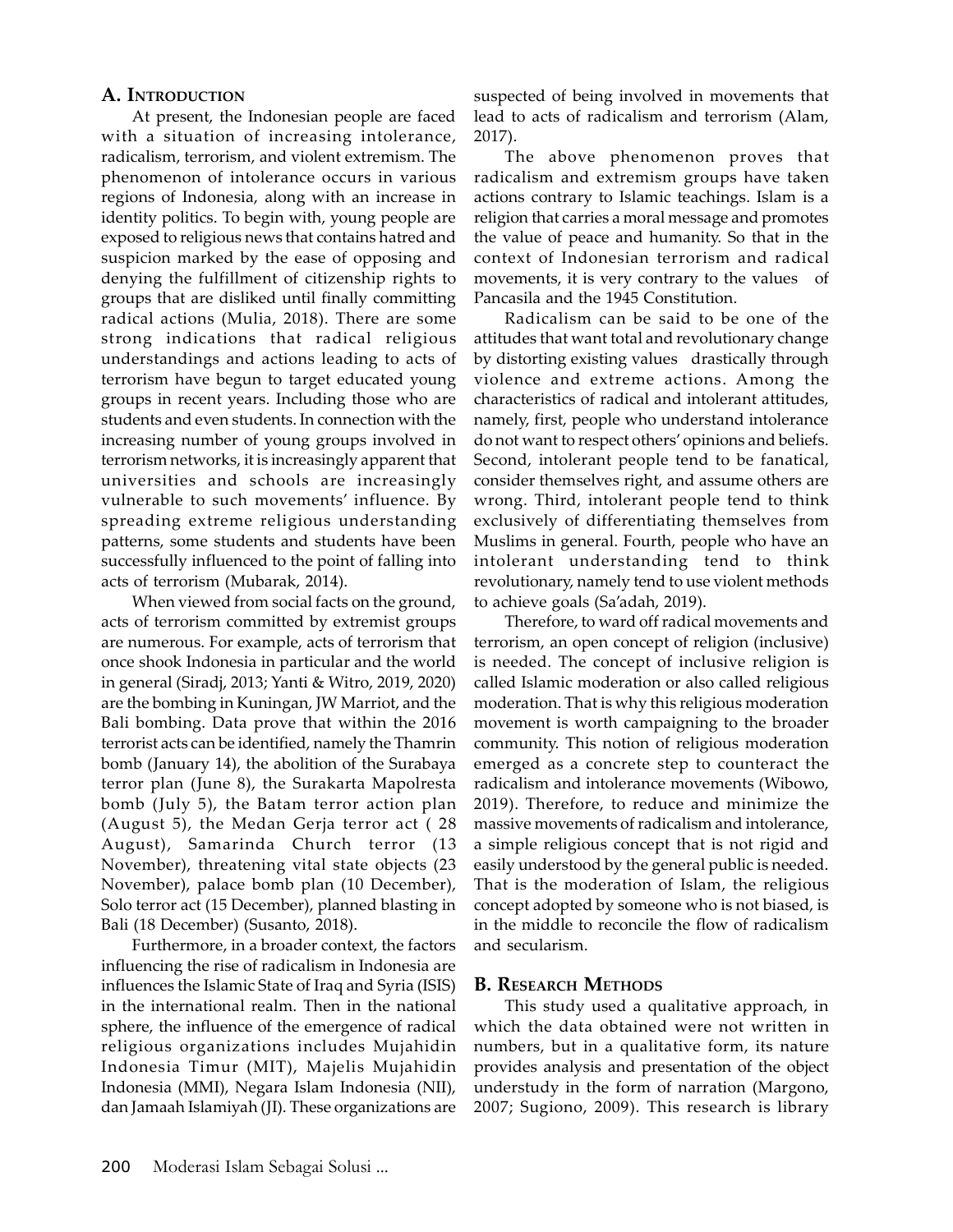research where data sources are obtained from books, journals, magazines, scientific articles, and the internet. Data is collected by reading, analyzing, and analyzing as much as possible obtained from the data source. In analyzing the data, the writer uses Miles and Huberman's data analysis methods, namely data reduction, data presentation, and conclusion drawing (Miles & Huberman, 1984).

### C. RESULTS AND DISCUSSION Genealogy Roots and Meaning of Islamic Moderation

In Kamus Besar Bahasa Indonesia (KBBI), the term moderation means the tendency to be at the midpoint between two extreme poles. Hashim Kamali stated, in Islam, moderation is an essential aspect because it has many ramifications in various fields, which is quite impressive in Islamic studies. Kamali also explained religious moderation related to current moral virtues related to the life of each individual and related to the nation and State (Rohimah, 2019).

In Arabic, the term moderation is known as al-wasathiyah. In al-wasathiyah language, derived from the word wasath. Al-Asfahaniy interprets wasath with sawa'un, which is in the middle between two boundaries, or with justice in the middle (Mussafa, 2018). Then wasathan also means to guard against being uncompromising or leaving religious truth. Departing from this understanding, Islamic moderation, both in terms of language and terms, has an exact source or foundation. The word Islam moderation is also found in the Al-Quran surah al-Baqarah verse 143:

Meaning: And thus we have made you a just community that you will be witnesses over the people, and the Messenger will be a witness over you (Departemen Agama RI, 2010).

The word wasath has a fair meaning. Then the word wasath, when interpreted as moderate, means pluralism. Diversity in various conditions in Indonesia is very much needed. It is a comprehensive religious teaching system that can represent every person through flexible teaching by not leaving the Al-Quran and al-Hadith text and the importance of using its reason as a solution to every problem that exists. The condition of Indonesia's pluralism has existed for a long time in terms of religion, ethnicity, culture, and language. Islam in Indonesia utilizes local wisdom to create harmony between religious communities (Fauzi, 2018).

According to Ibn 'Asyur the word wasath has two meanings. First, etymologically the word wasath means something in the middle of something with two ends of equal size. Secondly, understanding in terminology, the word wasath is the values of Islamic teachings built based on a straight and centered mindset, not excessive in doing an action ('Asyur, 1984). In line with this, as Aristotle quoted by M. Quraish Shihab, the nature of virtue is the middle between two despicable traits. This is how the word wasath is attached to kindness so that the perpetrators of goodness themselves are also named wasath with the understanding of good people. Therefore, he is always fair in giving decisions and testimonies (Shihab, 2016).

Therefore, Islamic moderation is an attitude that tends to justice and commendable action. People who in life are not exaggerating can be said to be a moderate class. In other words, Islamic moderation can shape one's mindset, attitude, and behavior to love peace and justice. In everyday life, it is clear that people who think moderate will be tolerant and tend to be open to their community.

### Understanding the Meaning of Radicalism in Indonesia

The word radicalism is taken from Latin, the radix, which means root, base, bottom, or it can also be comprehensive, all-out, and tough to demand change. Whereas in the Big Indonesian Dictionary (KBBI), radicalism is said to have meaning: first, radical understanding or flow in politics. Second, understandings or streams that want social or political change or renewal using violence or drastic. Third, extreme attitudes in the flow of politics (Munip, 2012).

In Arabic, the term radicalism can be understood, including al-'unf, at-tatarruf, and algulluw. The word al-'unf is an act of violence that uses force unofficially (illegally) to impose its will and opinion. The term al-tatarruf is taken from the word al-tarf, which means "edge". This means that someone is in the edge or edge position, both at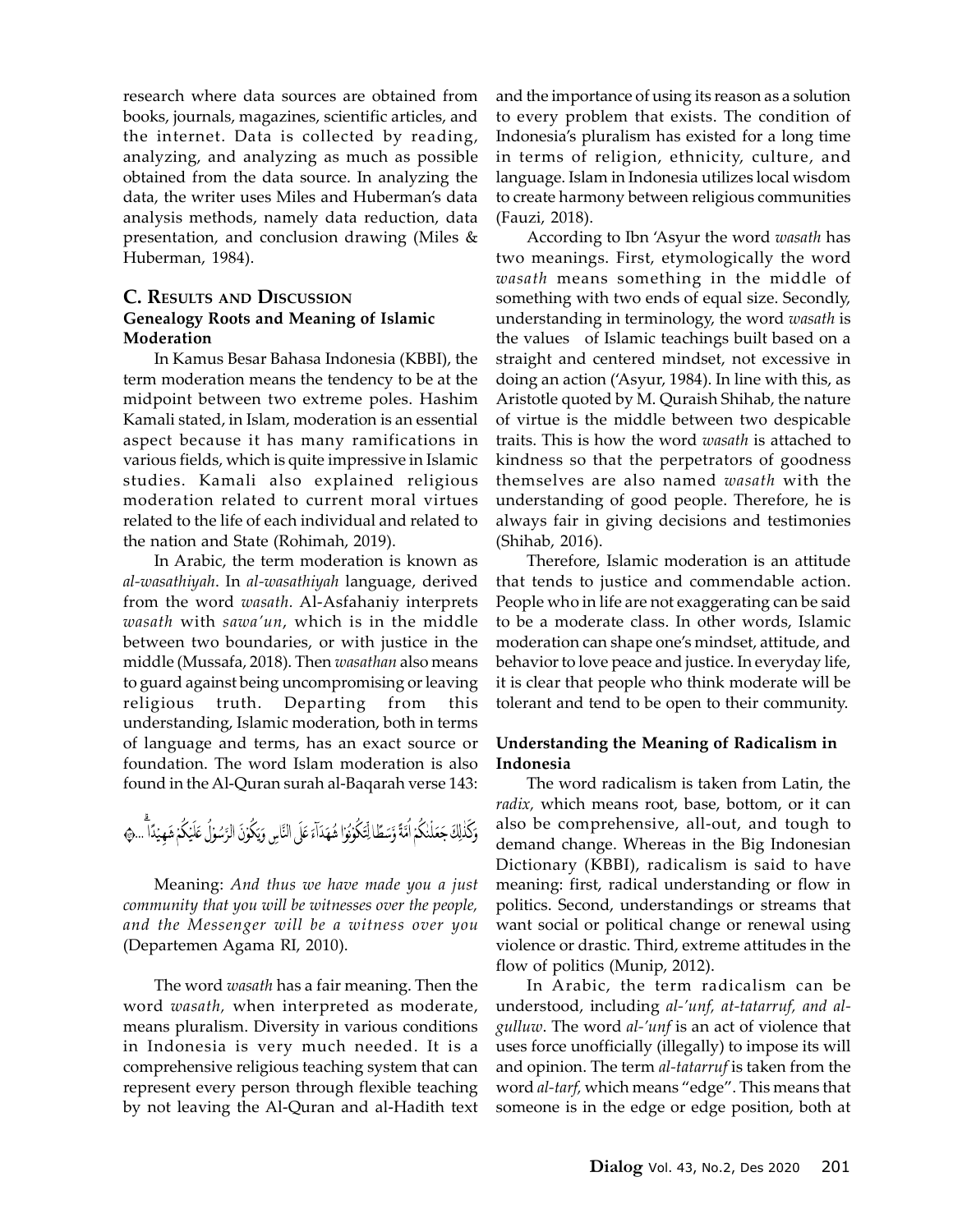the left and right ends. Therefore, al-tatarruf al-dini means all excessive actions in religion, which is the opposite of the word al-wasath "middle or moderate," which has excellent and praiseworthy meaning (Zuhdi, 2017).

Radicalism can be understood as referring to extreme ways of thinking and acting. Someone defined as "radical" rejects what already exists and wants to replace it with something new. The desired change is (usually) extreme because the traditions and situations that develop, in which a radical ideology lives, are considered enemies that must be destroyed. Therefore, radicalism rejects all forms of compromise. Put merely, and radicalism leads to blaming (blaming) whatever is and has existed. The approach used in looking at problems is usually black and white (Mubarak, 2014).

Stated, people exposed to radicalism can be divided into two levels, namely the level of thought and the level of physical activity. At the first level, radicalism is still in the stage of discourse, concepts, and ideas discussed, all of which lead to supporting the use of violent means to achieve specific goals. People have started taking action with their actions in the socio-political and religious fields at this second level. At the political level, this understanding begins to appear from the act of legitimizing his opinion in radical ways, even to the act of mobilizing the masses for specific political interests and leading to social conflicts. (Munip, 2012).

According to Yusuf Qardhawi, radicalism is an excessive attitude possessed by a person in religion, there is a mismatch between faith and behavior, between what should be with reality, between religion and politics, between speech with action, between imagined and implemented, and between the law prescribed by Allah with the product of human law itself (Al-Qaradhawi, 2014).

The Minister of Religion of the Republic of Indonesia (FRI), Fachrul Razi, explained that there are four elements of radicalism, ranging from intolerance to liking other people. Four elements include: first, intolerance with other people who are different, denying the sociological facts of diversity. Second, there is the concept of takfiri, which disbelieves or blames others outside the group. Third, imposing the will with various propositions, including misinterpreted religious propositions, and fourth, the ways of violence, both verbal and physical (Saronji, 2014).

According to the former Head of the National Intelligence Agency (BIN), Hendropriyono said that radicalism was the embryo of the birth of terrorism. Radicalism is one of the attitudes that wants a change in totality and is revolutionary by reversing the values that exist drastically through violence (violence) and extreme actions. Hendro Priyono said that several characteristics could be recognized from radical attitudes and understandings. First, intolerance (do not want to respect the opinions and beliefs of others). Second, fanatical (always feels right himself; think others are wrong). Third, exclusive (distinguish themselves from Muslims in general). Fourth, revolutionary (tend to use violent means to achieve goals) (Abby, 2019).

From this, it can be seen that radicalism is an understanding that wants change precisely and quickly but through violence. If you look at Islam's teachings, indeed, no order will be found to make the damage even more violence in the name of religion. The commands of Islamic teachings all lead to an attitude of tolerance, peace, and harmony. If it is seen that individuals or groups are acting in the name of Islam and deliberately carrying out acts of violence such as using weapons, then carrying out suicide bombings, it is an act of terror and extremism and not from Islamic teachings.

### Islamic Moderation as a Solution to Prevent Radicalism and Extremism

Talking about religious moderation in the Indonesian context is very important. Because lately, the Indonesian nation's existence began to be undermined and undermined by radical and extremist understandings, which indirectly had threatened the safety of the Indonesian nation. It might even be said that Indonesia was not yet free from intolerant acts and radicalism at this time. In several areas, suicide bombings have occurred because of a shallow and narrow understanding of Islam about Al-Quran and Hadith's teachings.

According to Azyumardi Azra, to build harmonious relations between religious communities and create an inclusive atmosphere in religion. Then it takes the ability of each religious group. To deepen understanding other denominations' doctrines and practices as a priority (Yunus & Salim, 2018). The mutual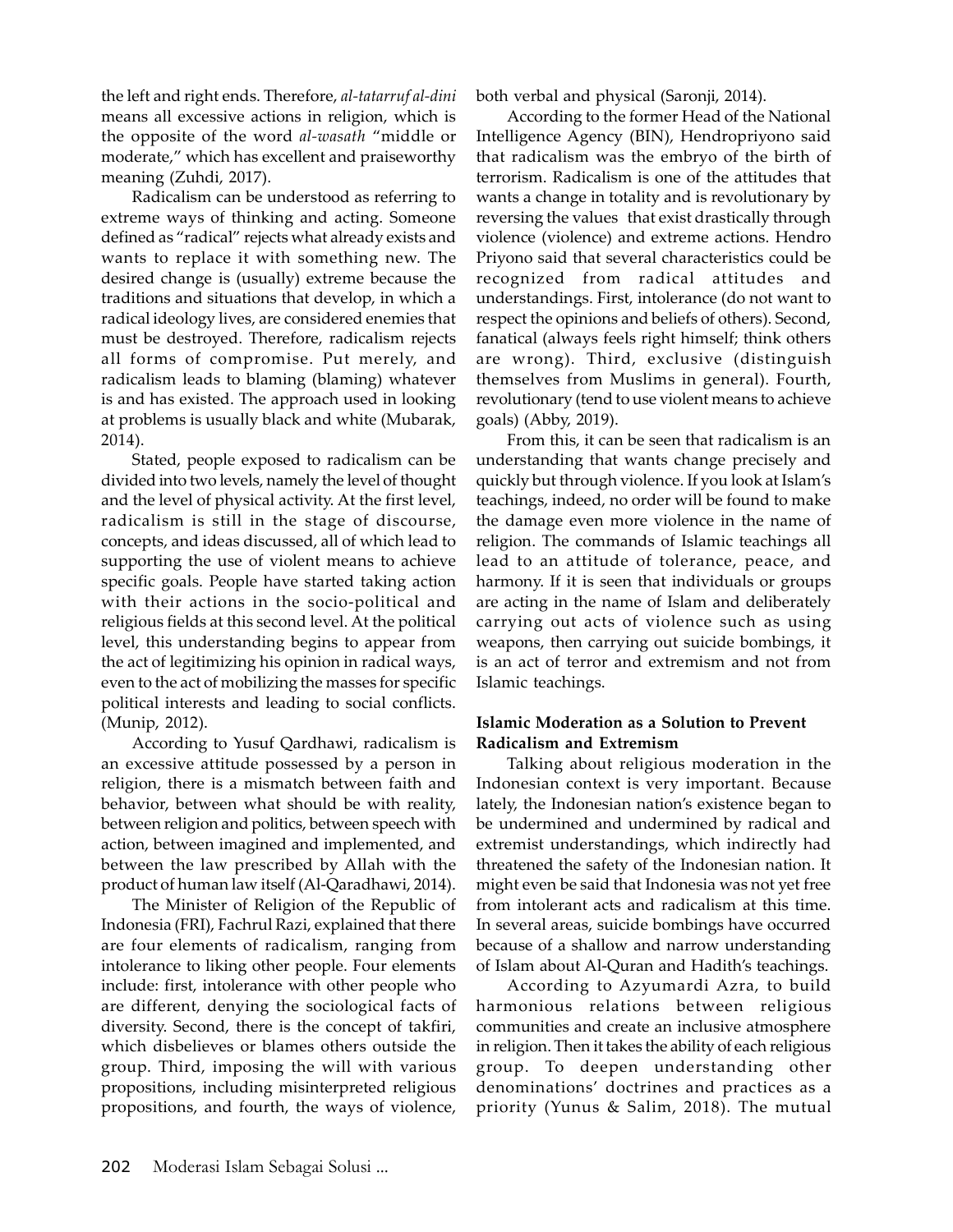relationship in question is how each religion's understanding of its teachings without blaming each other between different groups so that the atmosphere of relations between religions can run well and create an atmosphere that is tolerant and harmonious.

History has noted that the clashes or friction between religions in Indonesia, especially between Islam and Christianity, always start from the closure of each party about what is scheduled in da'wah (Islam) or mission (Christian), and both do not try to sit together (Rumadi, 2014). Barbara Brown Zikmund "president of Hartford Seminary" said at a study center between religions in Connecticut, the United States, Islam, and Christianity, had great attention to the mission (da'wah), and at that point, both of them often collided (Madjid, 2004). From this, the concept of openness in religion needs to be glanced at again, and it is time to come upon the surface.

Because of the importance of religious tolerance as a means for mutual acceptance of one another, the Indonesian government through the Ministry of Religion of the Republic of Indonesia, in 1971-1978, succeeded in forming the Harmony of Life project among Religious Communities, which organized dialogues between religious leaders. The Department of Religion also forms a forum for deliberation between religious communities, regularly held joint meetings such as the Forum for Religious Harmony (FKUB) (Mubarok, 2014a). This forum was formed together with the Indonesian Ulema Council (MUI) Association of Churches in Indonesia (PGI), Conference of Trustees of Churches in Indonesia (KWI), Parisada Hindu Dharma Indonesia (PHDI), and Representatives of Indonesian Buddhists (Walubi) (Madjid, 2004). The formation of these institutions indicates that the government also pays attention to other religions in Indonesia. Although on the other hand, Indonesia is a Muslim majority country.

If we look back, in the New Order era, the idea of religious harmony in Indonesia was a government program. This indicates that the government guides religious people to live a tolerant, harmonious, and peaceful life under the umbrella of the Indonesian state. The form of harmony itself is outlined in a harmonious trilogy program, namely internal harmony among religious communities and inter-religious

harmony with the government (Madjid, 2004; Mubarok, 2014b).

Therefore, it is clear that tolerance and harmony between religious communities are essential. Tolerance between religious communities has become a stronghold in counteracting radicalism and extremism that is rife in society. Understanding and practicing these tolerance values must be conveyed to the public to be understood and implemented in their respective environments.

To explain the nature of religious moderation, many Al-Quran verses explain and order religious moderation in Islam. Among them in surah al-Baqarah verse 143:

وَكَذٰلِكَ جَعَلْنٰكُمْ اُمَّةً وَّسَطًا لِتَكُوْنُوَا شُهَدَآءَ عَلَى النَّاسِ وَيَكُوْنَ الرَّسُوْلُ عَلَيْكُمْ شَهيْدًا أُ ... ٢

Meaning: And thus we have made you a just community that you will be witnesses over the people, and the Messenger will be a witness over you (Departemen Agama RI, 2010).

In surah al-Furqan verse 67:

وَالَّذِيْنَ إِذَآ اَنۡفَقُوۡا لَمۡ يُسۡرِفُوۡا وَلَمۡ يَقۡتُرُوۡا وَكَانَ بَيۡنَ ذٰلِكَ قَوَامًا ۞

Meaning: And (they are) those who, when they spend, do so not excessively or sparingly but are ever, between that, (justly) moderate (Departemen Agama RI, 2010).

In surah al-Qashash verse 77:

Meaning: But seek, through that which Allah has given you, the home of the Hereafter; and [yet], do not forget your share of the world. And do good as Allah has done good to you. And desire not corruption in the land. Indeed, Allah does not like corrupters" (Departemen Agama RI, 2010).

Then in surah al-Isra' verse 110: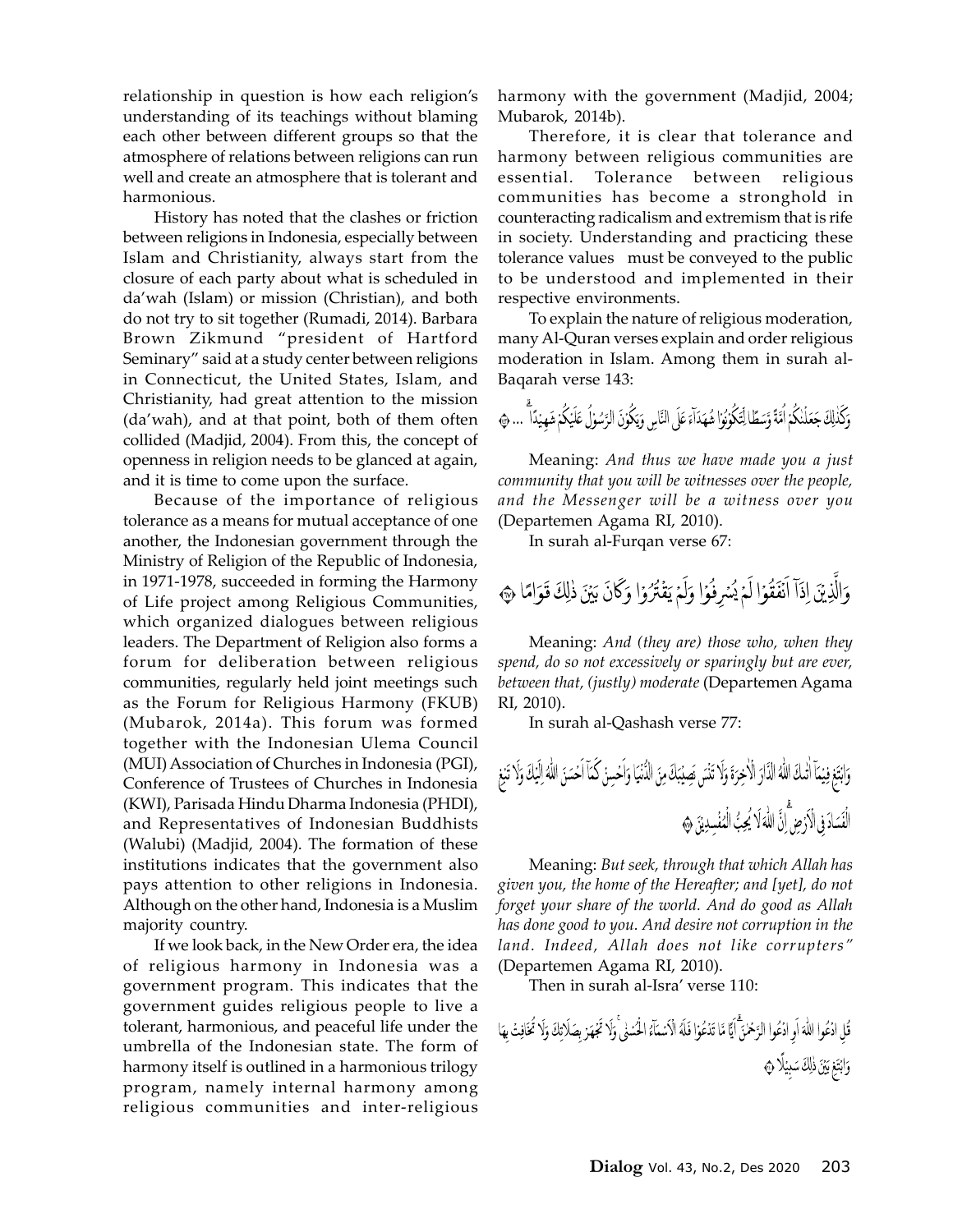Meaning: Say, "Call upon Allah or call upon the Most Merciful. Whichever (name) you call-to Him belong the best names." And do not recite (too) loudly in your prayer or (too) quietly but seek between that an (intermediate) way (Departemen Agama RI, 2010).

The Word of Allah about tribes and nations is part of the Sunahtullah in Surah al-Hujurat 13:

Meaning: O mankind, indeed We have created you from male and female and made you peoples and tribes that you may know one another. Indeed, the most noble of you in the sight of Allah is the most righteous of you. Indeed, Allah is Knowing and Acquainted (Departemen Agama RI, 2010).

Based on the verses above, proving that religious moderation is a way of life that is not excessive. Therefore, excessive behavior is an act of devil that is forbidden by Allah s.w.t. This moderate attitude does not only apply in matters of belief but also in social matters (muamalah) also needs to be done. Therefore, a person has been able to create such things in his life, so he has indirectly embodied religious moderation values in his life. The typology of a person whose life is moderate is that he is always tolerant as if he wants to live with other people who have different opinions and beliefs, and then he resolves a problem peacefully.

Although in the treasures of Classical thought does not recognize the term "moderate,". However, the use and understanding of it usually refer to the equivalent of several Arabic words, including al-tawassut (al-wast) al-qist, al-tawazun, and al-i'tidal. By several Muslims, these words are used to refer to a mode of religion that does not legalize violence as a solution to overcome various theological problems in Islam (Hilmi, 2016). The terms, as mentioned above, have a very close relationship with Islamic moderation. That is, the concept of religious life must be based on the messages of humanity and peace that have been contained in the Al-Quran and Hadith.

Furthermore, the concept of washatiyah seems to be a dividing wall between two opposing things. This enforcer claimed that it did not justify the existence of radical thought in religion, and on the contrary, did not justify the attempt to ignore the content of the Al-Quran as a primary legal basis. Therefore, the concept of this wasathiyah is more likely to be tolerant and not too tenuous in interpreting Islamic teachings (Hilmi, 2016). The concept of moderate life brings religious adherents into a broader dimension. That the life of Muslims consists of two aspects, namely the aqeedah and sharia aspects. The creed issue does not have the term mixing of beliefs (syncretism), but in the social aspect (muamalah), Islam may accept various opinions from other groups as partners in life, nation, and state.

Religious moderation is also an endeavor to preserve Indonesian cultural values. The diversity and diversity of the Indonesian nation contains a very high potential for national disintegration. The diversity and diversity of cultures and religions will be potential if properly maintained and managed. However, it can also be a threat and source of conflict if it is not accompanied by a strong cultural understanding and commitment to maintaining diversity. Indonesian people have a lot of local wisdom (local wisdom), showing that maintaining the nation's integrity is a valuable social capital to view moderate religious attitudes and mindset (Tim Penyusun Kementerian Agama, 2019).

One of the social capital that characterizes the Indonesian nation is the cooperation culture that has long been attached to every social level. Mutual copies a form of manifestation of the spirit of the unity and integrity of the Indonesian nation. This attitude has high moral values, such as togetherness, empathy, mutual assistance, and prioritizing common interests. Attitudes and behavior like this can be found in Indonesian people's activities such as celebrations, social services, agricultural activities, events, disasters of death, and even religious, social activities. This attitude illustrates how the Indonesian people prioritize humanity and equality without leaving differences following the slogan Bhinneka Tunggal Ika (Purwaningsih & Witro, 2020; Tim Penyusun Kementerian Agama, 2019).

Until today, local wisdom is still preserved, maintained, and become a meeting point for religion and culture in Indonesia is Pancasila. Since the Pancasila was ratified on August 18, 1945, it can be said to be the basis (philosophy) of the state, a way of life, national ideology, and a ligature in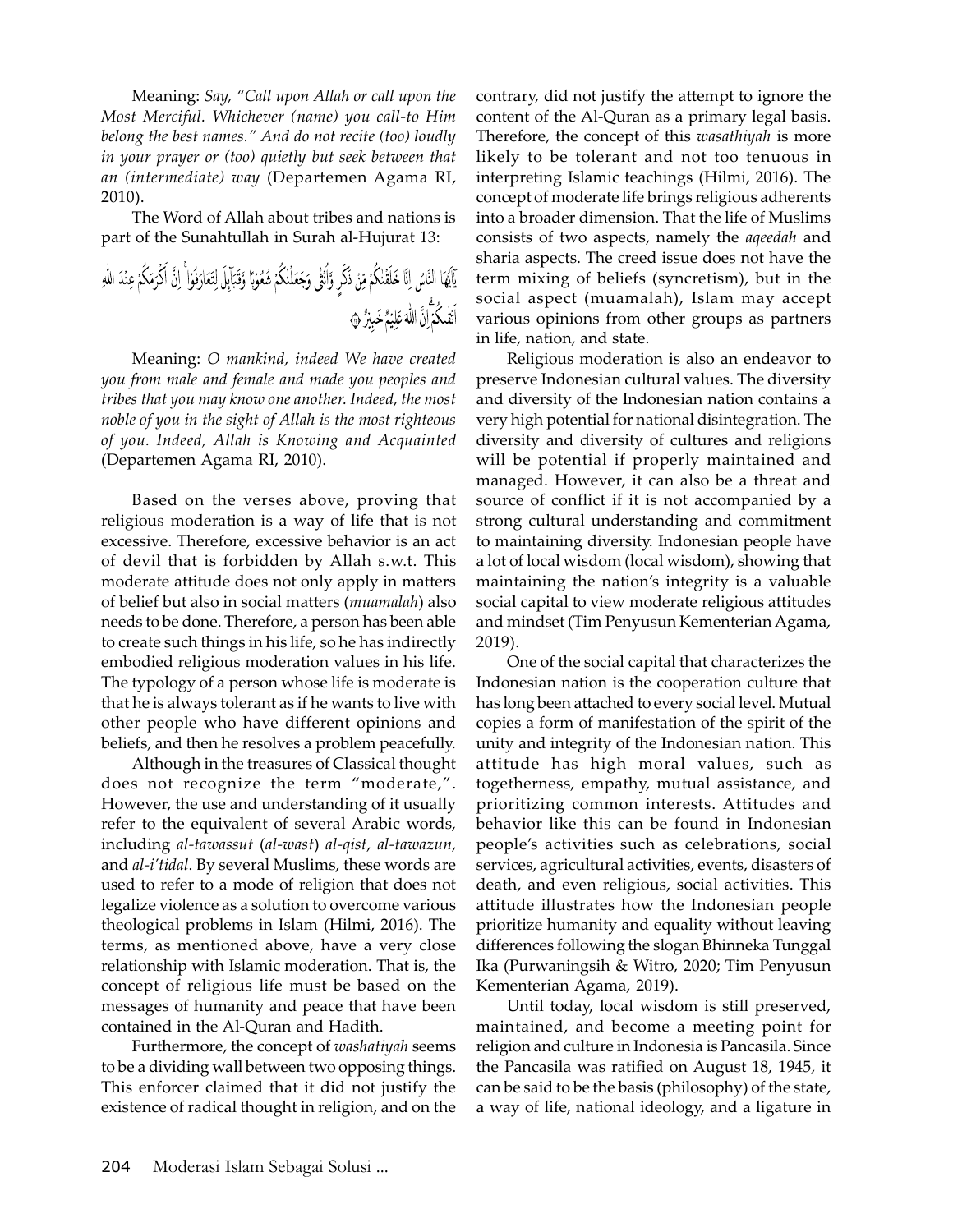the life of Indonesian nationality and statehood. Pancasila is a static foundation that unites and, simultaneously, a dynamic star (leitstar), which directs the nation in achieving its goals. In this position the Pancasila is a source of identity, personality, morality, and the direction of the nation's salvation (Latif, 2011).

Thus, in Indonesia's context, Pancasila becomes a meeting point of kalimatun sawa between the religions in the archipelago. When all religions accept the precepts from the Pancasila as a foothold in the nation and state, then the meeting point of kalimatun sawa. So in building a meeting point in diversity, Muslims are always warned by God to preach tolerantly (Mahmud, 2019). Therefore, the manifestation of Pancasila's values must be preserved and implemented in the nation's life and state to unite all differences for the realization of a tolerant, peaceful, just, a prosperous, and blessed community of Allah s.w.t.

#### D. CONCLUSION

From the explanation and analysis above, conclusions can be drawn. First, religious moderation is part of Islamic teachings. Because the command about religious moderation is found in the Al-Quran. Therefore, religious moderation is an attitude of life in the middle, not leaning left, right, forward and backward, but is in the middle of seeing and resolving a problem. Finally, religious moderation's estuary is to create an atmosphere that is tolerant, peaceful, and harmonious during a multi-religious and multicultural life. Second, religious radicalism is an attitude of life that tends to impose its opinions on others and is willing to win alone. In other words, radicalism is the attitude of someone who wants change through the path of revolution but leaves aside peace. Finally, to achieve a change in the perpetrators of radicalism and extremism must carry out acts of violence to achieve the desired goals.

### THANK YOU NOTE

Thanks to all those who contributed to this article so that this article could be completed on time. Friends who help with scientific discussions so that this article's main idea or frame of mind is built. Likewise, with friends who have helped in enriching references from various sources, we thank you.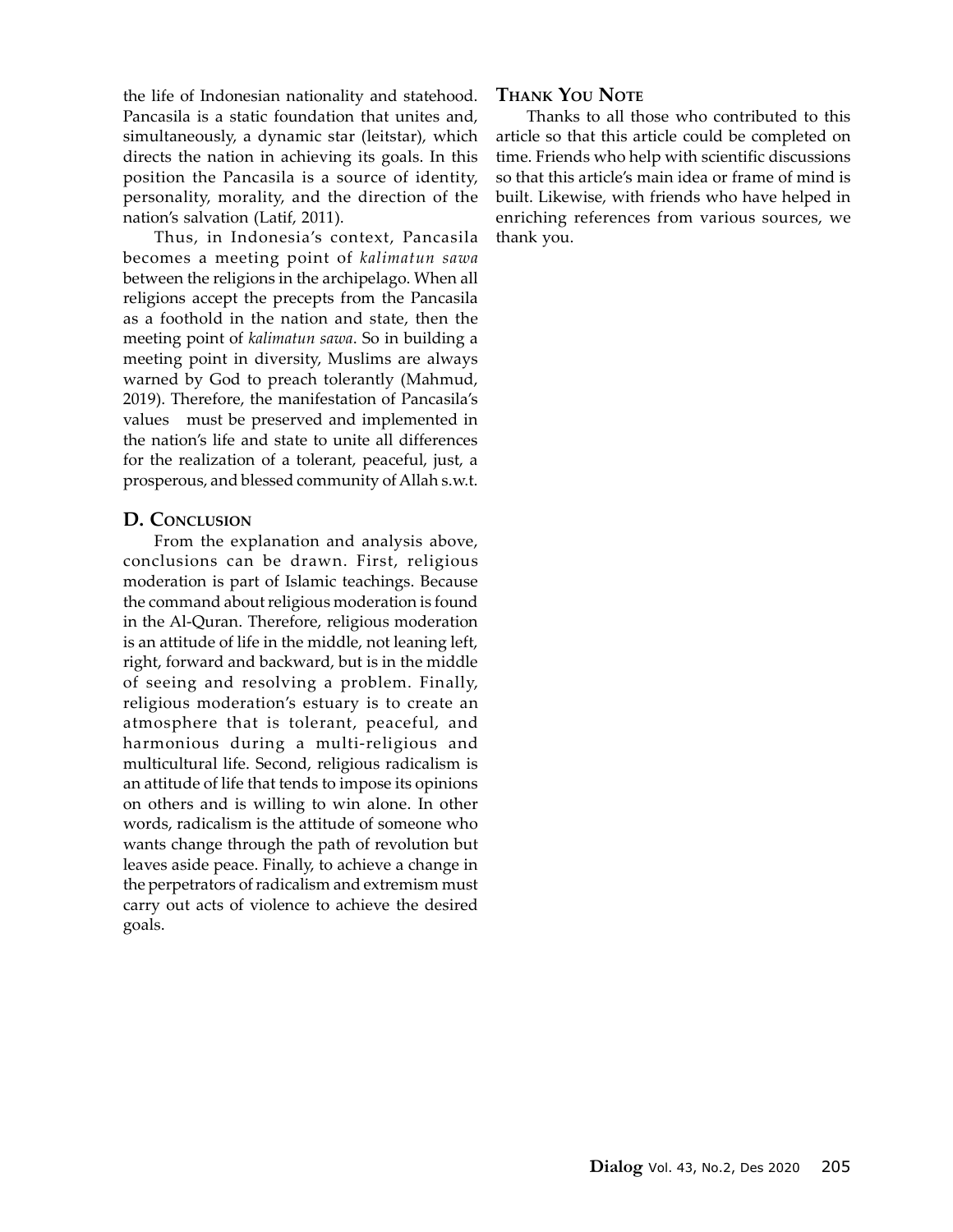- 'Asyur, I. (1984). at-Tahrir Wa at-Tanwir. Tunis: ad-Dar Tunisiyyah.
- Abby. (2019). Moderasi dan Deradikalisasi Agama. Sejahtera, 22–23.
- Al-Qaradhawi, Y. (2014). Islam Radikal: Analisis terhadap Radikalisme dalam Berislam dan Upaya Pemecahannya, (Penerjemah) Hamin Murtadho. Solo: Era Intermedia.
- Alam, M. (2017). Studi Implementasi Pendidikan Islam Moderat dalam Mencegah Ancaman Radikalisme di Kota Sungai Penuh Jambi. Jurnal Islamika, 17(2), 17–40.
- Departemen Agama RI. (2010). Al-Quran dan Terjemahnya. Bandung: Syaamil Qur'an.
- Fauzi, A. (2018). Moderasi Islam, untuk Peradaban dan Kemanusiaan. Jurnal Islam Nusantara, 2(2), 232–244.
- Hilmi, D. (2016). Mengurasi Islam Moderat Sebagai Agen Rahmatan Lil 'Alamin. Malang: UIN Maliki Press.
- Latif, Y. (2011). Negara Paripurna: Historitas, Rasionalitas, dan Aktualitas Pancasila. Jakarta: PT Gramedia Pustaka Utama.
- Madjid, N. dkk. (2004). Fiqih Lintas Agama: Membangun Masyarakat Inklusif-Pluralis. Jakarta: Paramadina.
- Mahmud, A. dkk. (2019). Mazhab Dufa-Dufa:Membincang Moderasi Islam Perspektif al-Qur'an. Jakarta: Orbit Publishing.
- Margono, S. (2007). Metodologi Penelitian Pendidikan. Jakarta: Rineka Cipta.
- Miles, M. B., & Huberman, A. M. (1984). Qualitative Data Analysis (a Source book of New Methods). Beverly Hills: Sage Publications.
- Mubarak, M. Z. (2014). Terorisme di Indonesia: Faktor Keluarga, Teman dan Kegiatan Keagamaan. Dialog, 37(2), 149–164.
- Mubarok, H. (2014a). Memperkuat Forum Kerukunan Umat Beragama (FKUB). Dialog, 37(2), 195–205.
- Mubarok, H. (2014b). Mencegah Eskalasi Konflik

Keagamaan: Studi Kasus Konflik Natal Bersama di Ungaran, Kabupaten Semarang, Jawa Tengah. Dialog, 37(1), 49–60.

- Mulia, M. (2018). Bahaya Radikalisme dan Kekerasan Ekstrismisme. Al-Wardah: Jurnal Kajian Perempuan, Gender Dan Agama, 12(2), 96–106.
- Munip, A. (2012). Menangkal Radikalisme Agama di Sekolah. Jurnal Pendidikan Islam, 1(2), 159– 181. https://doi.org/https://doi.org/10.14421/ jpi.2012.12.159-181
- Mussafa, R. A. (2018). Konsep Nilai-nilai Moderasi dalam al-Qur'an dan Implementasinya dalam Pendidikan Agama Islam (Analisis al-Qur'an Surat al-Baqarah 143). UIN Walisongo Semarang.
- Purwaningsih, R. F., & Witro, D. (2020). Islam Nusantara in Slogan Bhinneka Tunggal Ika: Al-Quran Perspective. Cakrawala: Jurnal Studi Islam, 15(1), 1–11. https://doi.org/ 10.31603/cakrawala.v15i1.3301
- Rohimah, R. B. (2019). Persepsi Santri tentang Moderasi Islam dan Wawasan Kebangsaan Rt. Bai Rohimah. Hayula, 3(2), 139–156.
- Rumadi. (2014). Fikih Hubungan Antarumat Beragama di Indonesia: Fatwa NU, Muhammadiyah dan MUI tentang Relasi Muslim dan Non-Muslim. Dialog, 37(1), 13– 32.
- Sa'adah, A. (2019). Moderasi dan Deradikalisasi Agama. Sejahtera, 12–14.
- Saronji, M. (2014). Moderasi dan Deradikalisasi Agama. Sejahtera, 4–6.
- Shihab, M. Q. (2016). Yang Hilang Dari Kita: Akhlak. Ciputat: Lentera Hati.
- Siradj, S. A. (2013). The sunnî-shî'ah conflict and the search for peace in Indonesia. Journal of Indonesian Islam, 7(1), 145–164. https:// doi.org/10.15642/JIIS.2013.7.1.145-164
- Sugiono. (2009). Metode Penelitian Kuantitatif dan Kualitatif. Bandung: Alfabeta.
- Susanto, N. H. (2018). Menangkal Radikalisme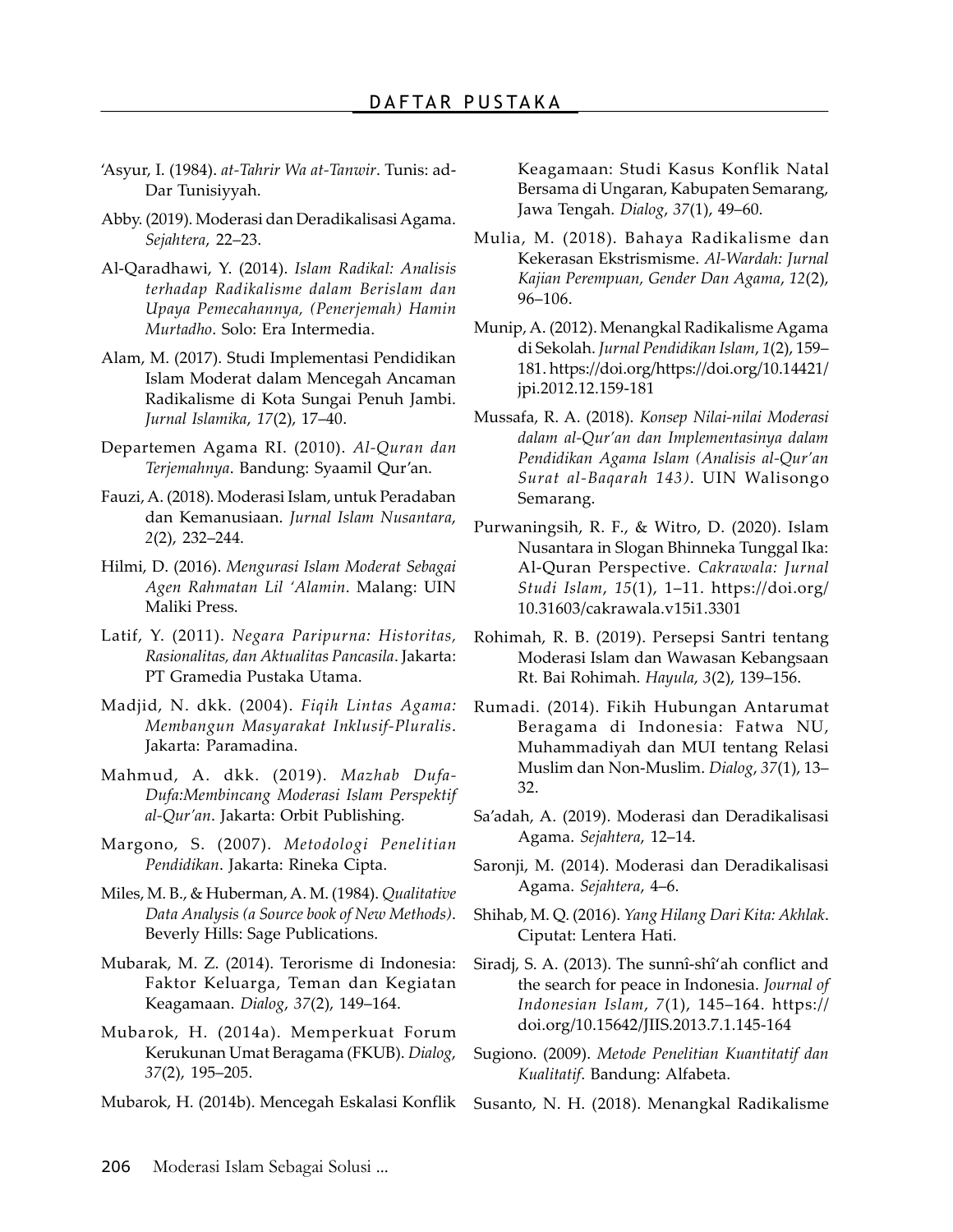Atas Nama Agama Melalui Pendidikan Islam Substantif. Nadwa: Jurnal Pendidikan Islam, 12(1), 65–88.

- Tim Penyusun Kementerian Agama. (2019). Moderasi Beragama. Jakarta: Badan Litbang dan Diklat Kementerian Agama RI.
- Wibowo, A. (2019). Kampanye Moderasi Beragama di Facebook/ : Bentuk dan Strategi Pesan. EDUGAMA: Jurnal Kependidikan Dan Sosial Keagamaan, 5(1), 85–103.
- Yanti, B. Z., & Witro, D. (2019). Self Maturity and Tasamuh As a Resolution of Religious Conflicts. Intizar, 25(2), 87–94. https:// d o i . o r g / h t t p s : / / d o i . o r g / 1 0 . 1 9 1 0 9 / intizar.v25i2.5608
- Yanti, B. Z., & Witro, D. (2020). Islamic Moderation As a Resolution of Different Conflicts of Religion. Andragogi: Jurnal Diklat Teknis Pendidikan Dan Keagamaan, 8(1), 446–457.

https://doi.org/https://doi.org/10.36052/ andragogi.v8i1.127

- Yunus, & Salim, A. (2018). Eksistensi moderasi islam dalam kurikulum pembelajaran PAI di SMA. Al-Tadzkiyyah: Jurnal Pendidikan Islam, 9(2), 181–194.
- Zuhdi, M. H. (2017). Radikalisme Agama dan Upaya Deradikalisasi Pemahaman Keagamaan. Akademika, 22(1), 199–224.